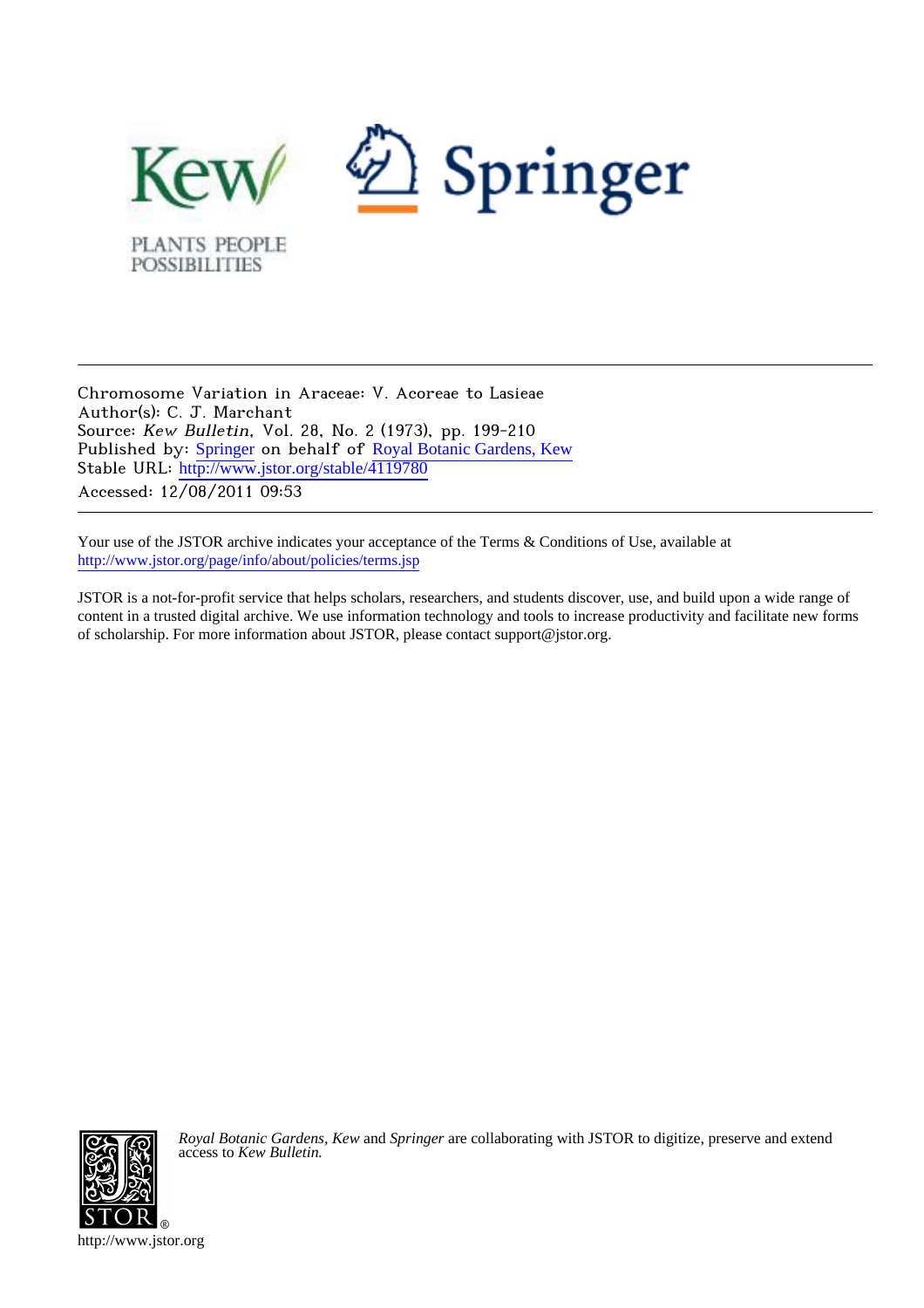# **Chromosome variation in Araceae: V\* ACOREAE TO LASIEAE**

#### **C. J. MARCHANTt**

**Summary. Somatic chromosome numbers are reported for six tribes of the Araceae and for miscellaneous genera which were not included earlier in the series. While much chromosome diversity is evident in the family, the chromosome data do not support completely the major Araceae classifications of either Hutchinson (1959) or Engler (i920). Evolutionary relationships in the family are considered from the viewpoint of known basic chromosome numbers and suggestions are made concerning the taxonomic positions of some critical genera especially in the proposed Arophyteae of Bogner (1972).** 

#### **INTRODUCTION**

**This is the last of a series of five papers describing karyotypes of miscellaneous genera in the Araceae. The purposes of this chromosome survey of an entire family were set out in the introduction to the first paper (Marchant, 1970) and the very diverse karyotypes and basic numbers, with occasional intraspecific diversity, have become apparent (Marchant, 1970, I97Ia & b, & 1972). The cytological examination of genera is far from complete, there being some 54 genera not available at Kew, but it is hoped that these data for a little over 50 per cent. of the total genera will provide a stimulus for further work at the same comparative level.** 

**The present paper deals with the first six tribes in the classification of Hutchinson (1959), most of which are considered by him to be the more primitive in the family. There are also a number of miscellaneous additions from tribes already treated in this series. These plants have had their chromosomes counted since the results of the survey first began to be published.** 

#### **MATERIALS AND METHODS**

**Materials and methods were both as previously described (Marchant, 1970). Voucher specimens are deposited in the Kew Herbarium.** 

#### **RESULTS**

#### **Acoreae**

**Acorus calamus L. has a curiously mixed record of chromosome numbers accorded to it by numerous authors (listed in Table I). These range from**   $2n = 18$  (x = 9) to  $2n = 24$  (x = 12) and  $2n = 36$ , 44 and 48 (x = 11 or 12). The majority, with  $2n = 36$ , correspond with my own count of  $2n =$ **c. 36 very small chromosomes (Fig. I/A, p. 202). It is important that chromosomes of other species in the genus should be counted to help verify the correct basic number. The most likely explanation seems to be that widespread**  European  $2n = 36$  plants, which are sterile, are triploids based on  $x = 12$ (Palmgren, 1943) in the same chromosome series as  $2n = 24$  and  $48$ . The

**Accepted for publication 2 October 1972. \* Continued from Kew Bull. 26: 404 (1972).** 

**t Now at the University of British Columbia, Vancouver 8, British Columbia, Canada.**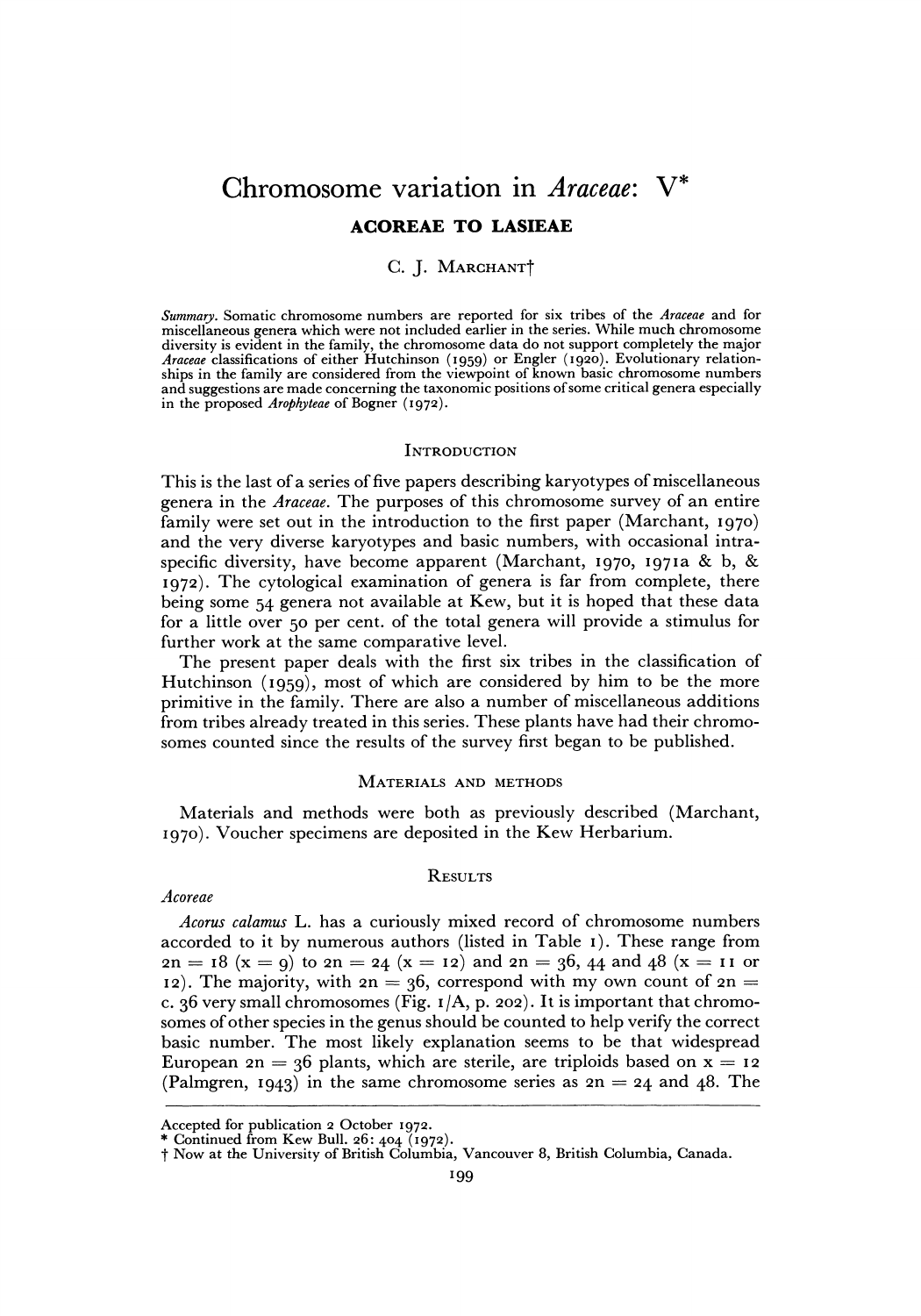| $\sim$ $\sim$ $\sim$                                |
|-----------------------------------------------------|
|                                                     |
| a twing lanes                                       |
|                                                     |
|                                                     |
|                                                     |
|                                                     |
|                                                     |
| - 1 ist of chromosome counts in the Araceae, triper |
|                                                     |
|                                                     |
|                                                     |
| $\frac{1}{2}$<br>I                                  |

|                 | Date                                                                                                             |                                    | <b>5533</b>                              |                                     | <b>85555886888</b><br>85555688888                |                                                         |                          | 1961                                                         | 1950                                             | 1967<br>1967 | 1957                                                                                                                                                                          |        |             |
|-----------------|------------------------------------------------------------------------------------------------------------------|------------------------------------|------------------------------------------|-------------------------------------|--------------------------------------------------|---------------------------------------------------------|--------------------------|--------------------------------------------------------------|--------------------------------------------------|--------------|-------------------------------------------------------------------------------------------------------------------------------------------------------------------------------|--------|-------------|
| PREVIOUS COUNTS | Author                                                                                                           |                                    | Matsuura & Suto<br>Dudley<br>Wulf        | Palmgren<br>Varaama in Lõve         | Delay<br>Löve & Lõve<br>Wulf & Hoffman<br>& Löve | Jones<br>Wulf & Fritz<br>Kozlowski<br>Skalinska et. af. | $_{1to}^{\text{Larsen}}$ | Love & Kawano                                                | Delay<br>Huttleston in<br>Darlington &<br>Wyllie | Cave         | Pfitzer                                                                                                                                                                       |        |             |
|                 | Chromosone No.<br>some No.<br>$(2n)$                                                                             |                                    | ಇ<br><u>៙៙</u> ៙ૢ <sup>૽</sup> ૢૢ<br>24, |                                     |                                                  | ៑<br>ឨៜៜៜៜ៓៓៹៓ៜ                                         |                          | 28                                                           | $\frac{48}{28}$                                  | 8            | S                                                                                                                                                                             |        |             |
|                 | Name                                                                                                             | A. calamus                         |                                          |                                     |                                                  |                                                         | A. asiaticus             | L. americanum                                                | O. aquaticum                                     |              | S. floribundum                                                                                                                                                                |        |             |
|                 | $\begin{array}{l} {\bf Size\ S}\\ {\bf M\ or\ L}\\ {\bf (small,\\ mean\\ mean\\ mean\\ \end{array}$<br>or large) | S                                  |                                          |                                     |                                                  |                                                         |                          | S                                                            | ⊣                                                |              | Z                                                                                                                                                                             |        |             |
|                 | $\frac{\text{Basic}}{\text{No}}$                                                                                 | ō<br>- 5                           |                                          |                                     |                                                  |                                                         |                          | r                                                            | 13                                               |              | Ľ,                                                                                                                                                                            |        |             |
|                 | some No.<br>Chromo-<br>$\left( \mathbf{a}\mathbf{n}\right)$                                                      | c.36                               | c.36                                     | c. 36                               |                                                  |                                                         |                          | 28                                                           | 26                                               |              | ಀೢೢಁ                                                                                                                                                                          | ន្ល    | 30          |
|                 | Origin                                                                                                           | R.B.G., Kew                        | R.B.G., Kew                              | Staines Moor, Middlesex,<br>England |                                                  |                                                         |                          | R.B.G., Kew                                                  | R.B.G., Kew                                      |              | R.B.G., Kew<br>Seed, ex Saarbrücken<br>Bot. Garden<br>L. M. Masm<br>R.B.G., Kew                                                                                               |        | R.B.G., Kew |
|                 | Accession<br>No.<br>Cytology                                                                                     | 65.560                             | 65.817                                   | 65.1010                             |                                                  |                                                         |                          | 65.520                                                       | 65.549                                           |              | 64.556<br>69.790                                                                                                                                                              | 69.792 | 64.496      |
|                 | Kew<br>Entry<br>No.                                                                                              |                                    |                                          |                                     |                                                  |                                                         |                          |                                                              |                                                  |              | 340.66                                                                                                                                                                        | 401.64 |             |
|                 | Name                                                                                                             | Tribe Acoreae<br>Acorus calamus L. | Acorus calamus L.                        | Acorus calamus L.                   |                                                  |                                                         |                          | Tribe Oronteae<br>Lysichilon americanum<br>Hulten & St. John | Oronium aquaticum L.                             |              | Spathighyllian commutation Schott<br>S. furthermation (Linden & André)<br>S. friedrichsthalli Schott<br>S. × hybridian N. E. Br.<br>S. vallisti Regel<br>Tribe Spathiphylleae |        |             |

200

KEW BULLETIN VOL. 28(2)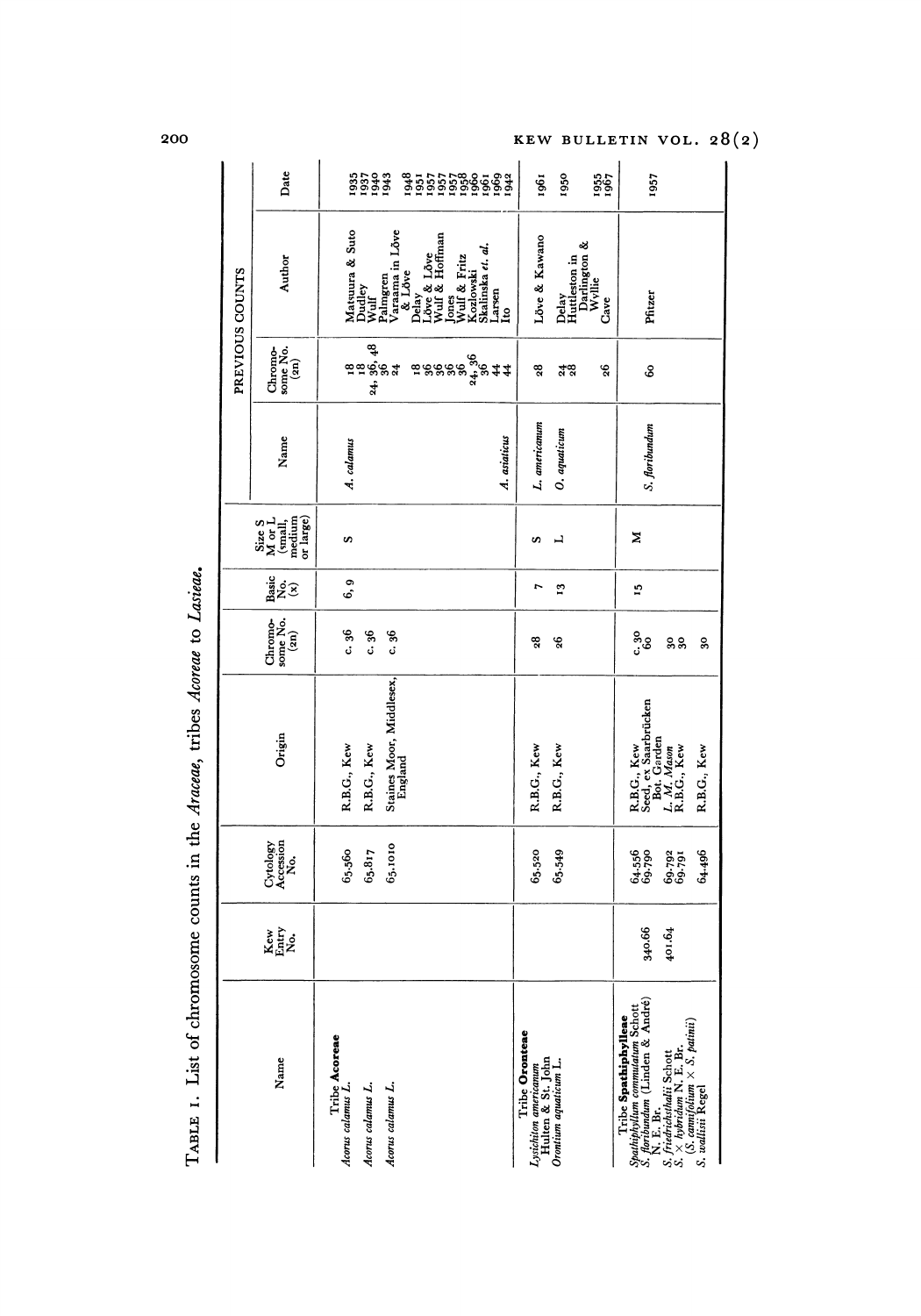| TABLE 1. (contd.) List                                                                                       |                                              |                               | of chromosome counts in the Araceae, tribes Acoreae to Lasieae.         |                                                                          |                |                                                                         |                            |                                        |                                |                      |
|--------------------------------------------------------------------------------------------------------------|----------------------------------------------|-------------------------------|-------------------------------------------------------------------------|--------------------------------------------------------------------------|----------------|-------------------------------------------------------------------------|----------------------------|----------------------------------------|--------------------------------|----------------------|
|                                                                                                              |                                              |                               |                                                                         |                                                                          |                |                                                                         |                            |                                        | PREVIOUS COUNTS                |                      |
| Name                                                                                                         | Kew<br>Entry<br>No.                          | Accession<br>Cytology<br>ż.   | Origin                                                                  | some No.<br>Chromo-<br>$\left( \frac{2}{2} \right)$                      | Basic<br>żê    | medium<br>$\frac{\text{Size S}}{\text{M or L}}$<br>or large)<br>(small, | Name                       | some No.<br>$\binom{2n}{ }$<br>Chromo- | Author                         | Date                 |
| Anthurium acutum N. E. Br.<br>A. crystallinum Linden & André<br>Tribe Anthurieae                             | 442.64                                       | 68.1639<br>63.1715            | R.B.G., Kew<br>R.B.G., Kew                                              | ۵f<br>$30 +$                                                             | 15             | S                                                                       | A. crystallinum            | 9                                      | Mookerjea<br>Pfitzer<br>Gaiser | 1955<br>1957<br>1927 |
| A. gracile (Rudge) Lindl.                                                                                    | 579.62                                       | 63.2278                       | S. Cent. America<br>L. Siedal                                           | $\frac{1}{4}$                                                            | $\overline{6}$ |                                                                         | A. gracile                 | $^{34}_{+0-21}$                        |                                |                      |
| A. harrisii (Graham) G. Don<br>A. imperiale Mio. ex Schott<br>A. lucidum Kunth                               | 687.61                                       | 69.103<br>61.230<br>68.1643   | L. M. Mason<br>R.B.G., Kew                                              |                                                                          | $\overline{1}$ |                                                                         |                            |                                        |                                |                      |
| A. microphyllum (Hook.) G. Don<br>A. scolopendrinum (W. Ham.)<br>Kunth                                       | 1676.66<br>434.59<br>699.58                  | $65.150$<br>$63.2380$         | cult. ex Chelsea Parks<br>Costa Rica, Lankester<br>R.B.G., Kew<br>Dept. | $\begin{array}{l} 57 \\ 30 \\ -124 \\ -124 \\ -124 \\ 40 \\ \end{array}$ | $_{20}$        |                                                                         |                            |                                        |                                |                      |
| A. signatum C. Koch & Mathieu<br>A. undatum Schott<br>A. scandens (Aubl.) Engl.<br>var. violaceum (Sw.) Engl | $398.66$<br>$699.66$<br>$671.62$<br>$671.62$ | 68.1642<br>68.1642<br>68.1641 | R.B.G., Kew<br>L. Stedal<br>L. Stedal<br>Lankester                      | $\overline{c}$ 60 + $\overline{1B}$<br>$30 + if$<br>30 + If              | 55             |                                                                         | A. signatum<br>A. scandens | ्रु<br>दुवस्र                          | Pfitzer<br>Mookerjea<br>Gaiser | 1937<br>1957<br>1955 |
| A. undatum Schott<br>Anthurium sp.                                                                           | 434-59                                       | 65.473                        | Lankester                                                               | c.124<br>Ŝ,                                                              |                |                                                                         |                            |                                        |                                |                      |
| Dracontium foecundum Hook. f.<br>Symplocarpus foetidus (L.) Salisb.<br><b>Tribe Dracontieae</b>              | 568.63                                       | $65.208$<br>$69.456$          | Trinidad, <i>Jermy</i><br>R.B.G., Kew                                   | 88                                                                       | $\frac{1}{2}$  | ≍∞                                                                      | S. foetidus                | 30                                     | Lto                            | 1942                 |
| Tribe Lasieae<br>Cyrtosperma johnstonii (Bull) N. E. Br.                                                     |                                              | 62.1733                       | Solomon Islands                                                         | c.26                                                                     | $\mathbf{r}_3$ | S                                                                       | C. senegalense<br>Bogner   | 96                                     | Mangenot &<br>Mangenot         | 1962                 |
| Cyrtosperma johnstonii (Bull) N. E. Br.                                                                      |                                              | 69.67                         | R.B.G., Kew<br>Dept.<br>Bleher                                          | 26                                                                       |                |                                                                         |                            |                                        |                                |                      |
| Urospatha sagittifolia (Rodsch.)<br>Schott                                                                   | 167.62                                       | 68.1411                       |                                                                         | 52                                                                       | $\mathbf{r}$   | Z                                                                       |                            |                                        |                                |                      |
| Urospatha sp.                                                                                                | 500.65                                       | 69.703                        | Bleher 124                                                              | 52                                                                       |                |                                                                         |                            |                                        |                                |                      |
| Tribe not specified by<br>Hutchinson (1959)<br>Microculcas marattioides Peter                                | 032.69<br>.350                               | 69.785                        | Tanzania, E.<br>Usambaras <i>, Bogner</i> 247                           | $\overline{34}$                                                          | 17             | ᆜ                                                                       |                            |                                        |                                |                      |
|                                                                                                              |                                              |                               |                                                                         |                                                                          |                |                                                                         |                            |                                        |                                |                      |

## CHROMOSOME VARIATION IN ARACEAE: V

201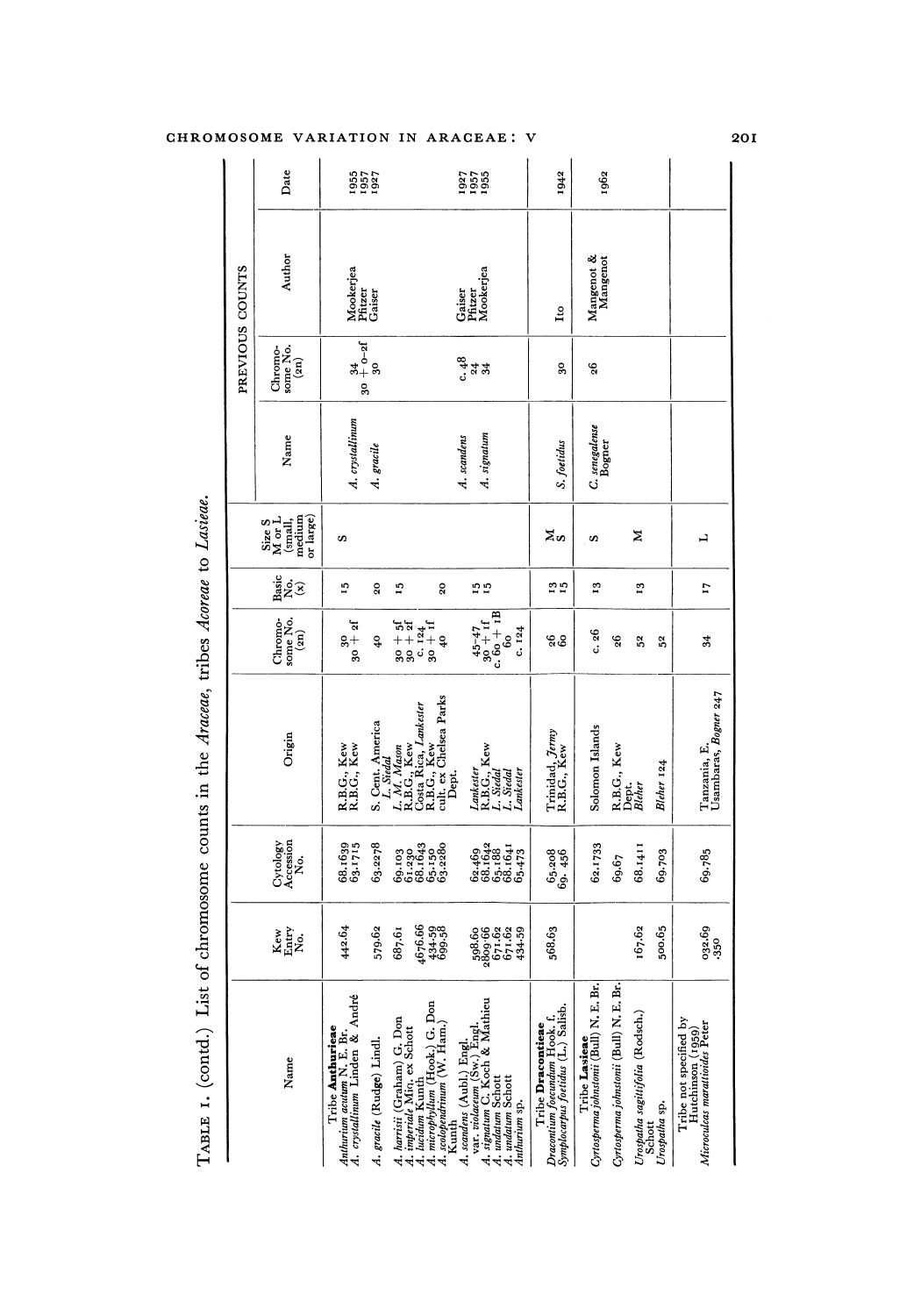

FIG. 1. Mitotic chromosome complements in some Araceae. **A**, Acorus calamus (2n = ca. 36);<br>**B**, Lysichiton americanum (2n = 28); **C**, Orontium aquaticum (2n = 26); **D**, Spathiphyllum wallisii  $(2n = 30)$ ; **E**, Anthurium microphylla  $(2n = 30 + 1)$ ; **F**, Urospatha sp.  $(2n = 52)$ .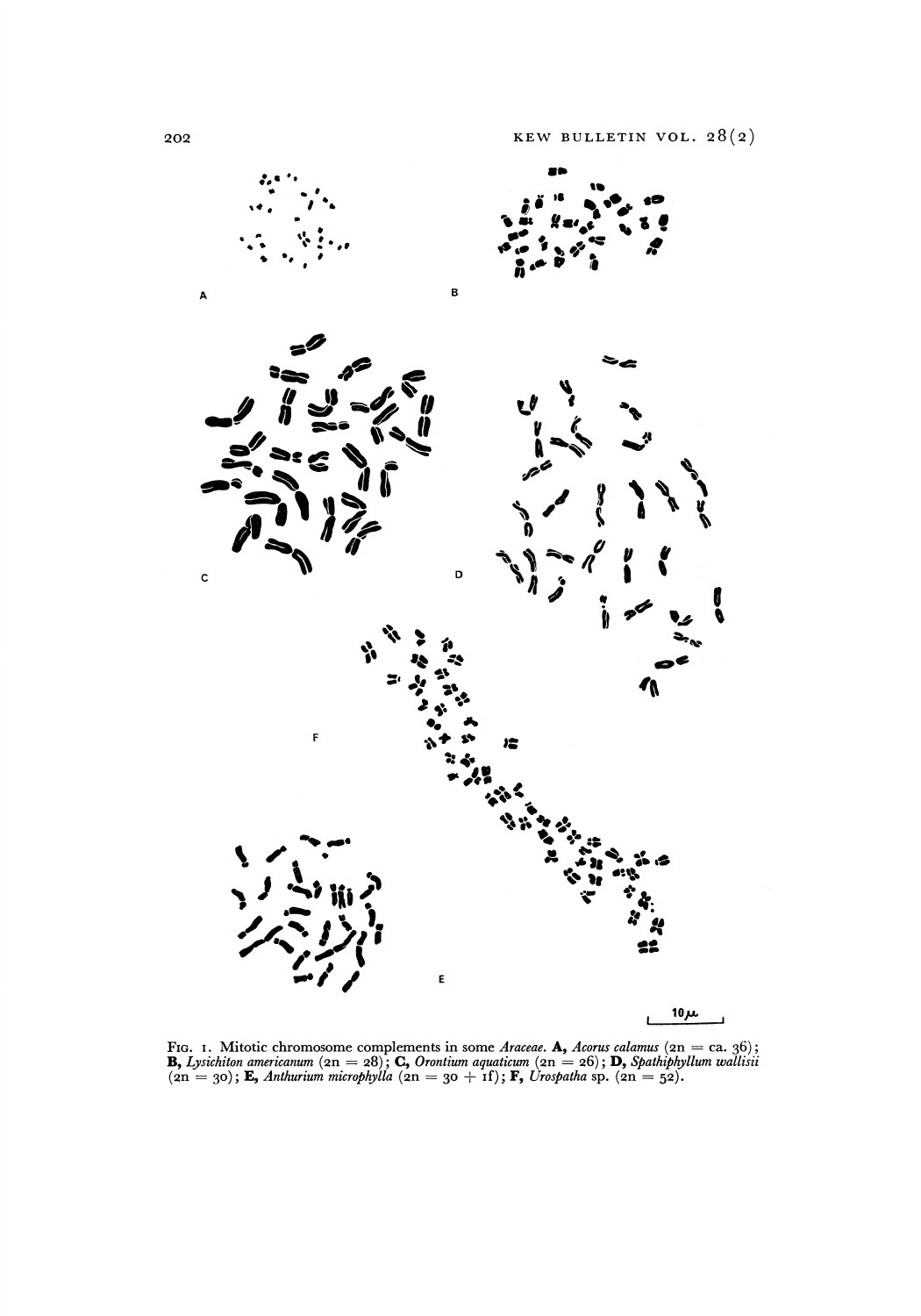



Somatic chromosome complements from root tips in the tribes *Spathiphylleae*, Anthurieae, Dracontieae and Lasieae. **A**, Spathiphyllum  $\times$  hybridum, 69.791 ( $2n = 30$ ); **B**, Anthurium signatum, 68.1642 ( $2n = 30 + if$ ); **C**, A

**[To face page 202**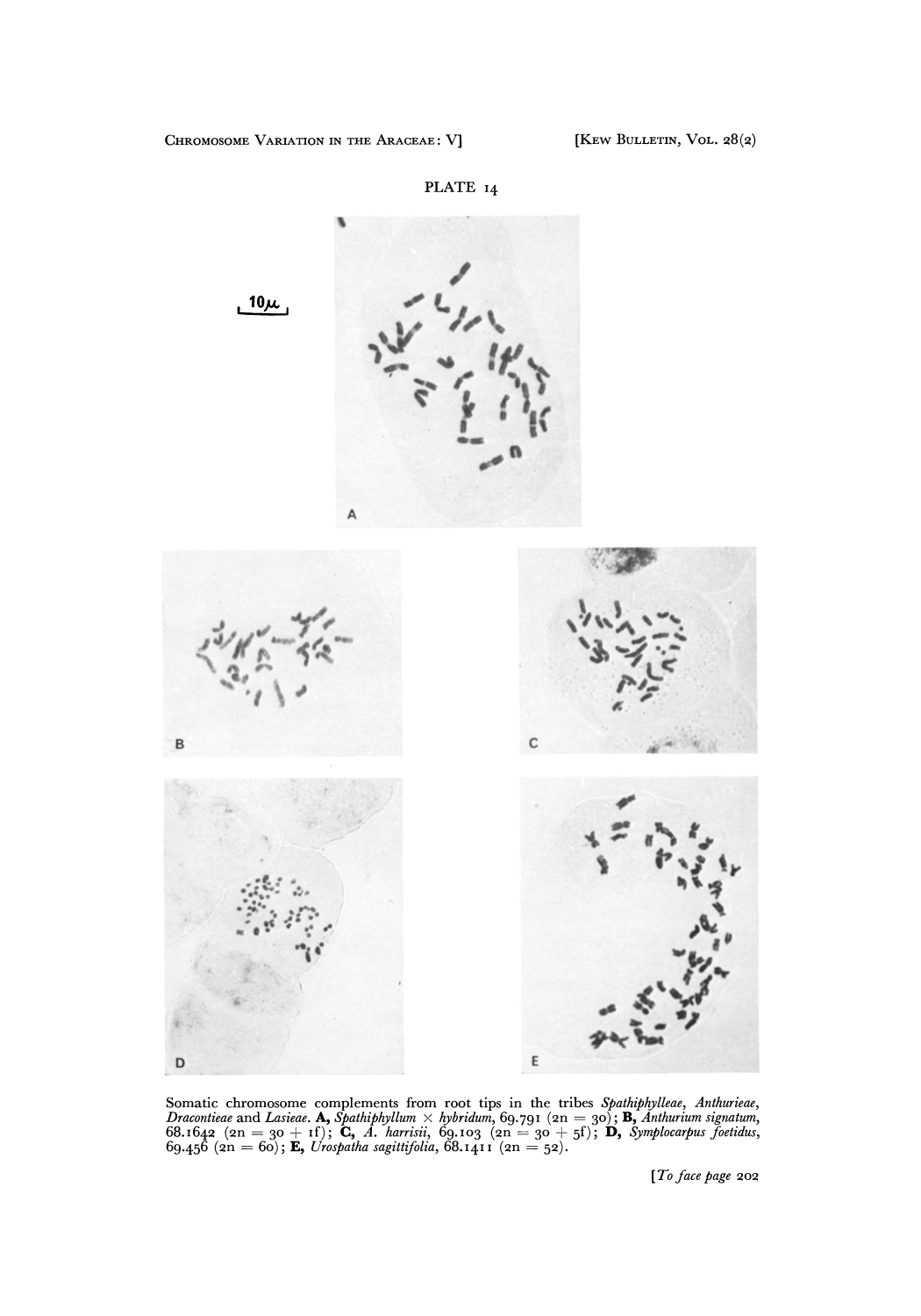CHROMOSOME VARIATION IN THE ARACEAE: V] [KEW BULLETIN, VOL. 28(2)





 $10 \mu$ 

D

**Somatic chromosome complements from root tips in the tribes Stylochitoneae, Pothoeae and Colocasieae. A, Microculcas marattioides, 69-785 (2n = 34); B, Arophyton humbertii, 70.64 (2n = 38); C, Gonatopus boivinii, 70.27 (2n = 34); D, Zamioculcas zamiifolia, 70.30 (2n = 34)-** 

**[To face page 203** 

C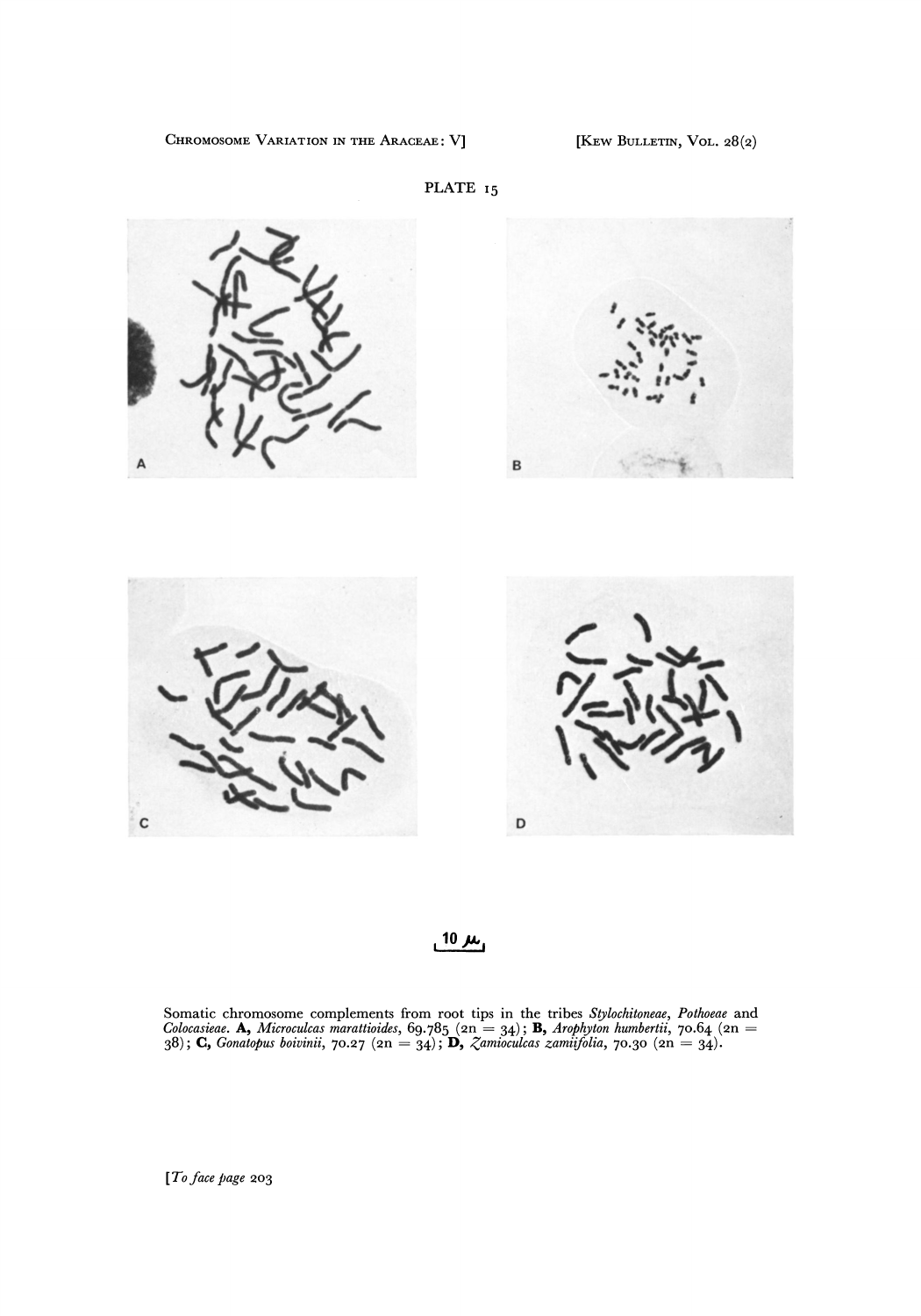**counts of 2n = 44 by Larsen (1969) for Acorus calamus in Thailand and by Ito (I942) for A. asiaticus Nakai apparently have a distinct basic number of**   $x = II.$ 

#### **Oronteae**

**A specimen of Lysichiton americanum Hulten & St. John had 2n = 28 small**  chromosomes (Fig.  $I/B$ ) in agreement with the  $2n = 28$  report of Löve & **Kawano (I96I). In contrast in the same tribe, Orontium aquaticum L. (Fig.**   $1/3$  has  $2n = 26$  and large chromosomes agreeing with Cave ( $1967$ ). **However, Delay (1951) reports 2n = 24, and Huttleston (in Darlington & Wyllie, 1955)**  $2n = 28$ .

#### **Spathiphylleae**

**Three species of Spathiphyllum Schott and a hybrid have chromosome**  numbers based on  $x = 15$ , all with  $2n = 30$  medium-sized chromosomes **(Fig. I/D, p. 202) except the tetraploid S. floribundum (Linden & Andre) N. E. Br. with 2n = 60. The hybrid, S.**  $\times$  hybridum N. E. Br., also has  $2n =$ **<sup>30</sup>(Plate I4/A) but its parental species were not available for examination and comparison. An interesting and distinctive cytological feature in Spathiphyllum is the pericentric region of heterochromatin in several chromosomes of the complement (Plate I4/A). Such pericentric heterochromatin has been reported in the insect, Drosophila (Hannah, 1951) but is not commonly so clearly visible and this is the first example observed in the Araceae.** 

#### **Anthurieae**

The genus *Anthurium* Schott clearly has a base number of  $x = 15$ , usually with  $2n = 30$  or  $2n = 60$  small chromosomes. However, there are two species **(A. gracile (Rudge) Lindl. and A. scolopendrinum (W. Ham.) Kunth) with**   $2n = 40$ . There are also two polyploids with  $2n = c$ . **124**  $(x = 15)$ , A. **lucidum Kunth and Anthurium sp., not previously recorded. The most extensive list of previous chromosome counts is that of Gaiser (1927) who cites approxi**mate counts for about 37 species, all of them based on  $x = 15$ . In addition **- to their counts of 2n = 30 and 6o, Sharma & Bhattacharya (1966) cite**  two species with  $2n = 28$ , but their poor karyotype illustrations cast doubt on the accuracy of these numbers. Other authors cite  $2n = 34$  (Mookerjea, **1955) for A. crystallinum Linden & Andr6 and A. signatum C. Koch &Mathieu and 2n = 24 (Pfitzer, 1957) for A. scandens (Aubl.) Engl. Such aneuploid variation is almost certainly due in this case to the presence of B-chromosomes, ranging from I to 5 in number, which I have recorded in five species**  with  $2n = 30$  chromosomes (Plate  $14/B \& C$  and Fig.  $1/E$ , p. 202) and in one  $2n = 60$  species. However, in the two species recorded as  $2n = 40$  there is **no evidence for the presence of B-chromosomes and the basic number difference seems to be a shift in the A-chromosome complement, possibly**  an upward trend to  $x = 20$ .

#### **Dracontieae**

**Two of the four tribal genera had their chromosomes counted. Dracontium foecundum Hook. f. had 2n = 26 medium sized chromosomes, no previous**  counts being available for comparison. Symplocarpus foetidus (L.) Salisb. has **two previously recorded ploidy levels with numbers of 2n = 30 (Ito, I942)**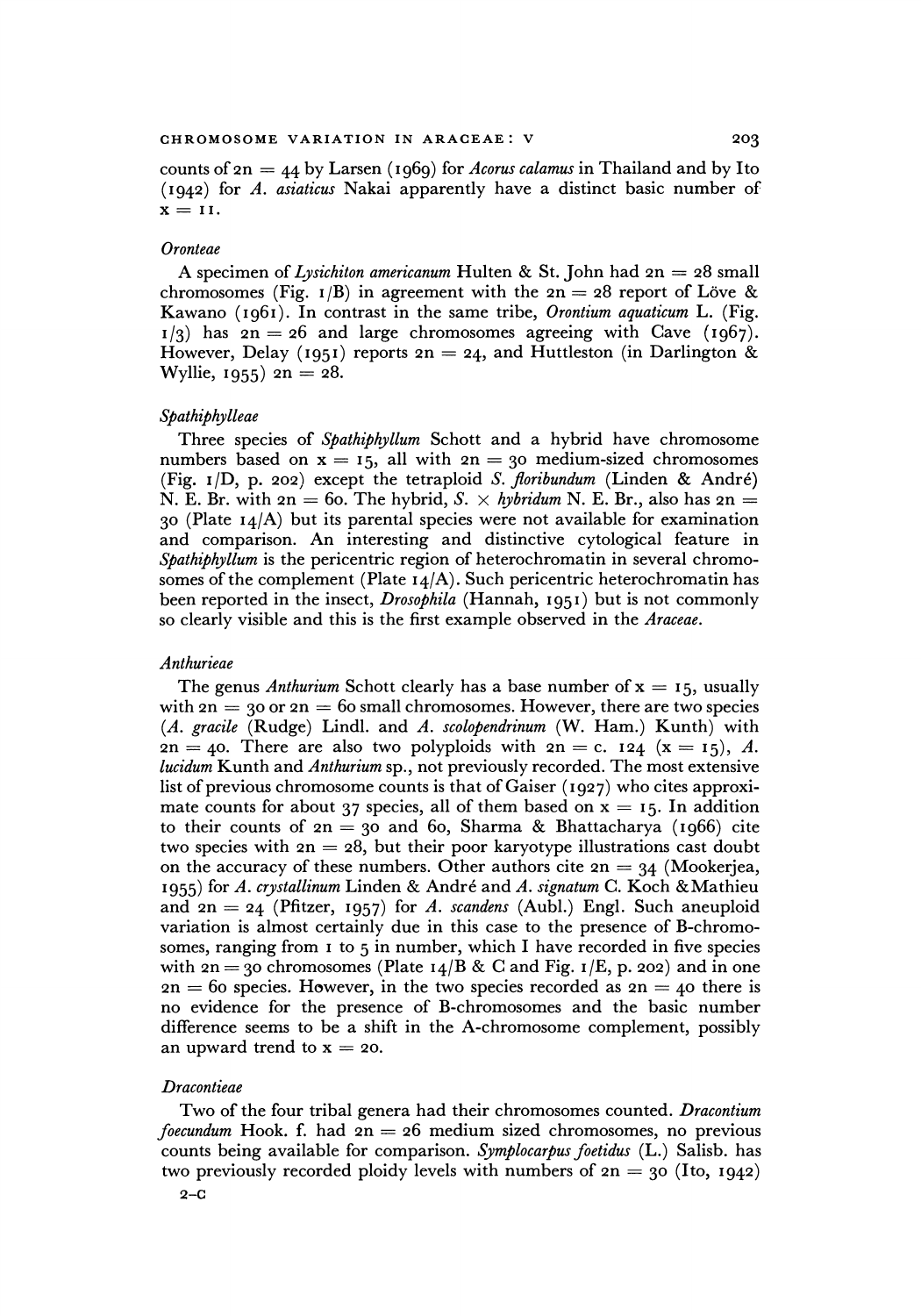and  $2n = 60$  (Mulligan, 1965). My own result of  $2n = 60$  small chromo**somes (Plate 14/D) verifies the higher level of polyploidy already recorded**  in the northern collection of Mulligan (*l.c.*).

#### **Lasieae**

**Only two of the seven genera in this largely tropical tribe were studied. Two accessions of Cyrtosperma johnstonii (Bull) N. E. Br. had 2n = 26 small**  chromosomes in accord with a previous count of  $2n = 26$  for C. senegalense **(Schott) Engl. by Mangenot & Mangenot (1962). These indicate a basic**  number of  $x = 13$ , a base which appears again in *Urospatha* Schott in two species, U. sagittifolia (Rodsch.) Schott and Urospatha sp. both with  $2n = 52$ **medium sized chromosomes (Plate I4/E and Fig. I/F). No previous counts are available.** 

#### **Tribe not specified by Hutchinson (i959)**

**A relatively recently described genus, Microculcas Peter had a chromosome count showing 2n = 34 large chromosomes in Microculcas marattioides Peter**  (Plate  $15/A$ ). This is an interesting link with the  $2n = 34$  large chromosomes **in Zamioculcas Schott (Plate 15/D), with which there is considerable morphological affinity.** 

#### **ADDITIONAL RESULTS THROUGHOUT THE FAMILY**

**During the course of this long-term survey a number of counts have accumulated for additional species not already included in earlier papers of the series. They are presented in Table 2 and discussed below.** 

#### **Pothoeae**

**Pothos chapelieri Schott from Madagascar has 2n = 24 small chromosomes**  with a base number of  $x = 12$ . This is in accord with  $2n = 24$  in P. aff. **scandenti L. reported previously (Marchant, 1970).** 

#### **Calleae**

*Pycnospatha soerensenii* S. Y. Hu has  $2n = 26$  ( $x = 13$ ). This is a very **different basic number from the only other member of this tribe, Calleae,**  which, in Calla palustris with  $2n = 72$  (Marchant, 1970), has  $x = 9$  (or **possibly 6).** 

#### **Stylochitoneae**

**Some members of this group of genera from tropical Africa and Madagascar, were discussed in Paper I. Further counts for Arophyton tripartitum Jumelle and A. humbertii Bogner, are 2n = 38 with small chromosomes**  (Plate  $15/B$ ) indicating a secondary basic number of  $x = 19$ . This basic number was also recorded in A. tripartitum previously with  $2n = ca$ . 76 (Marchant, 1970), but it is not in agreement with  $2n = 40$  ( $x = 10$  or 20) in **A. buchetii Bogner (Marchant, l.c.). There may well be simple duplication (tetrasomy), or two B-chromosomes in the latter species, but this has not been established. It is of interest that two other genera of the tribe, Carlephyton madagascariense Jumelle with 2n = Io8 (Marchant, I970), C. glaucophyllum Bogner with an = 54 (Table 2) and Colletogyne perrieri Buchet have a base of**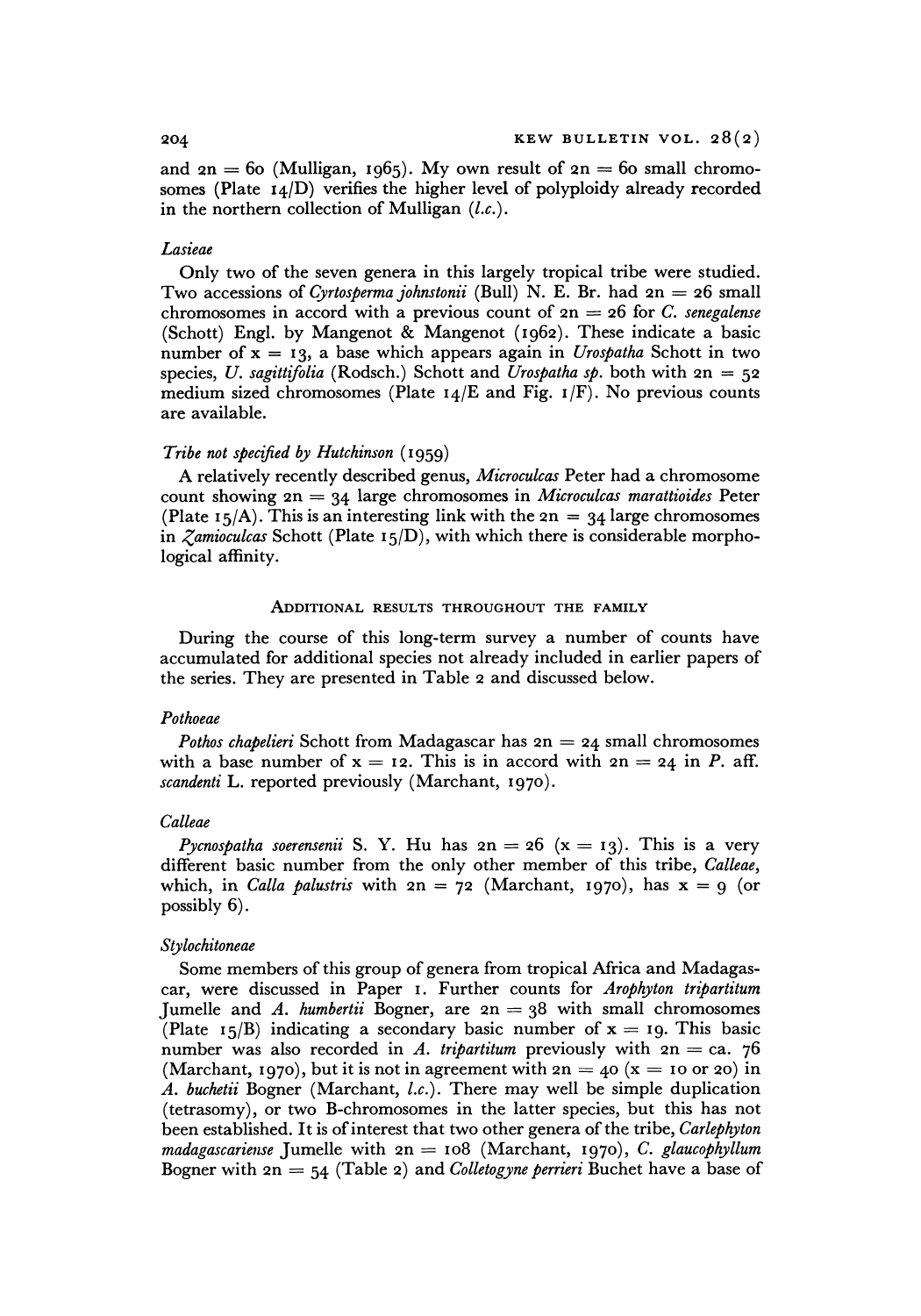|                                                                    |                    |         | TABLE 2. Additional counts from tribes covered in earlier parts (Marchant, 1970, 1971a, 1971b and 1972). |                   |                 |    |                                |       |                 |        |
|--------------------------------------------------------------------|--------------------|---------|----------------------------------------------------------------------------------------------------------|-------------------|-----------------|----|--------------------------------|-------|-----------------|--------|
| Tribe Pothoeae<br>Pothos chapelieri Schott                         | 677.67             | 70.958  | Madagascar, <i>Bogner</i> s.n.                                                                           | 24                | $\tilde{a}$     | S  |                                |       |                 |        |
| Tribe Calleae<br>Pycnospatha soerensenii S. Y. Hu                  | $-11-160$<br>01039 | 71.1584 | Thailand, Makam<br>Village, Makam-Dist.<br>Province Chantaburi,<br>Bogner 395                            | 26                | 13              | e. |                                | 26    | Larsen          | Unpub. |
| Arophyton tripartitum Jumelle var.<br>Tribe Stylochitoneae         | 129.69<br>00982    | 69.714  | Madagascar, Presqu'lle<br>de Masoala, Mont                                                               | 38                | 9               | S  | A. rhizomatosum<br>(S. Buchet) | 38    | Kress in Bogner | 1972   |
| A. humbertii Bogner                                                | 639.69<br>-5825    | 70.64   | Madagascar, 38 Reserve<br>Naturelle No. 12<br>(Massif du Marojezy),<br>Ambato, Bogner 272                | 잉,                |                 |    | Bogner                         |       |                 |        |
| A. crassifolium (Buchet) Bogner<br>(Humbertina crassifolia Buchet) | 639.69<br>-5826    | 70.63   | l'Ankarana, 20-30 m.<br>(type locality), <i>Bogner</i><br>Bogner 163<br>Madagascar, Massif de            | 34                | Ö               |    |                                |       |                 |        |
| Colletogyne perrieri Buchet                                        | 711.67             | 69.96   | Madagascar, Montagne<br>278                                                                              | 24                | Ó               |    |                                |       |                 |        |
| Carlephyton glaucophyllum Bogner                                   | 719.67             | 69.658  | Massif de l'Ankarana,<br>Madagascar, Reserve<br>Naturelle No. 12,                                        | 2                 | Ö               | S  | C. diegoense                   | c.108 | Kress in Bogner | 1972   |
| Zamioculcas zamiifolia (Lodd.)                                     | 630.67             | 70.30   | (Tanga Prov.) Bogner,<br>formation between<br>Kange & Amboni<br>Tanzania, limestone<br>Bogner 167        | $\frac{34}{5}$    | $\overline{11}$ | 니  |                                |       |                 |        |
| Zamioculcas zamiifolia (Lodd.)                                     | 494.67             | 70.28   | Tanzania, Bogner, s.n.<br>Usambara mountains,<br>S.N.                                                    | 34                |                 |    |                                |       |                 |        |
| Gonatopus boivinii (Decne.) Hook. f.<br>Tribe Dieffenbachieae      | 301.68             | 70.27   | Usambaras, Bogner 219<br>Kwamtili, East<br>Tanzania, near                                                | $\boldsymbol{34}$ | L,              | ᅴ  |                                |       |                 |        |
| Xanthosoma brasiliense (Desf.) Engl.<br>Tribe Colocasieae          | 797.58             | 69.97   | Dominica, Campbell                                                                                       | 26                | $\mathbf{r}$    | ≍  |                                |       |                 |        |
| Tribe Areae<br>Arum cyrenaicum Hruby                               |                    |         | Cyrenaica, Gebel<br>Akhdar, L. Boulos                                                                    | ್ಯ                | r               | S, |                                |       |                 |        |
|                                                                    |                    |         |                                                                                                          |                   |                 |    |                                |       |                 |        |

### CHROMOSOME VARIATION IN ARACEAE: V

205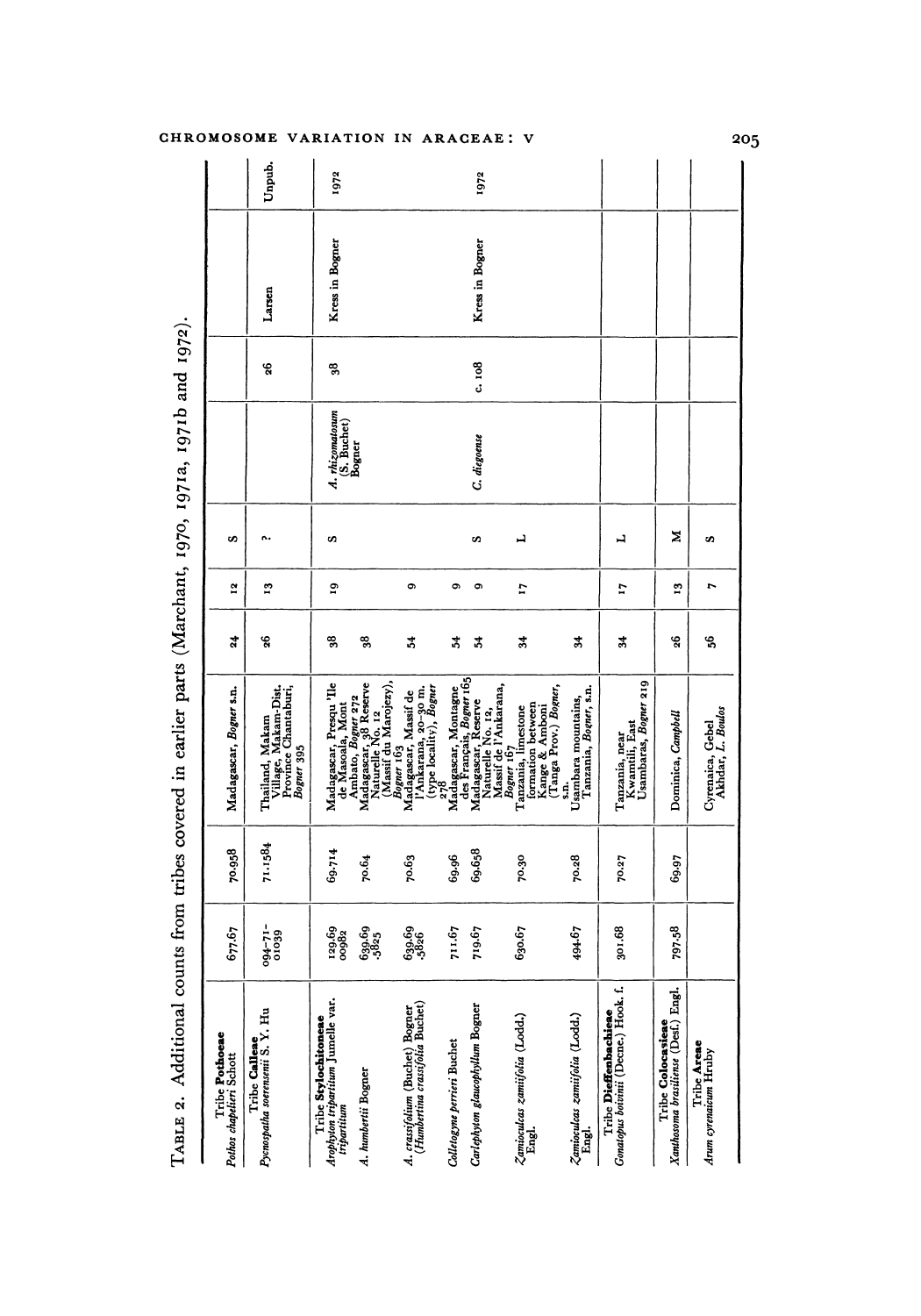$x = 9$  but it would be premature to suggest, without further research that the  $x = 19$  of most *Arophyton* species is in some way derived from a combination of  $x = 10$  as in A. buchetii and  $x = 9$  in related *Carlephyton*. Further **study is needed in this group.** 

Two further counts of  $2n = 34$  in *Zamioculcas zamiifolia* (Lodd.) Engl. **confirm my earlier citation for this genus (Marchant, 1970). Microculcas marattioides described above with a closely similar karyotype and the same chromosome number, appears to be closely related on this basis and should be included in the same tribe. In the same way Gonatopus boivinii (Decne.) Hook. f. with 2n = 34 large chromosomes (Plate I5/C) and Heterolobium petiolulatum Peter cited previously (Marchant, 1971a) seem to belong in the Stylochitoneae and not the Dieffenbachieae.** 

**A count of 2n = 54 was reported previously (Marchant, 1972) for Humbertina crassifolia Buchet. Bogner (1972) has decided to move this species to the genus Arophyton as A. crassifolium (Buchet) Bogner. This involves a change of tribe, for the genus Humbertina was placed in the Areae by Hutchinson**  (1959). This change is in better agreement with the basic number of  $x = 9$ which, though rare in the Areae (only Typhonium and a few Cryptocoryne spp.), **is common in the Stylochitoneae. However, at the generic level the switch to**  Arophyton does introduce yet another basic number  $(x = q)$  to an already confused mixture of  $x = 19$  and  $x = 10$  or 20 (Marchant, 1970). It seems to me that  $2n = c$ . 76 in A. tripartitum Jumelle is  $x = 19$ , in accord with A. **humbertii and A. rhizomatosum. This is probably a secondary basic number**  derived at some point in evolution from combining  $x = 9$  with  $x = 10$  in **other species.** 

#### **Colocasieae**

**The count of 2n = 26 for Xanthosoma brasiliense (Desf.) Engl. accords with my earlier report of 2n = 26 for three other species of the genus (Marchant, 1970).** 

#### **Areae**

**A specimen of Arum cyrenaicum Hruby from Cyrenaica has 2n = 28 small**  chromosomes in accord with the basic number  $(x = 7)$  of my previous **counts for the genus (Marchant, 1972) and with those of other authors.** 

#### **DiscussioN**

**In this final chapter of this series tabulating mitotic karyotypes and basic numbers in the Araceae I intend to make some attempt to relate the cytological data to existing taxonomic classifications. It is impossible without a specialist knowledge to suggest profound changes in arrangement, though these may well be necessary in this poorly understood family. Instead I will indicate instances where widely separated genera have similar karyotypes or where cytological data support or contradict changes suggested by taxonomists.** 

**I would first like to correct a misconception in Paper I (Marchant, 1970)**  where I erroneously concluded that *Scindapsus pictus* Hassk.  $(an = ca. 110)$ had a base number of  $x = 10$ . This is a poor numerical interpretation of **the facts. In accord with chromosome data from other sources cited in that**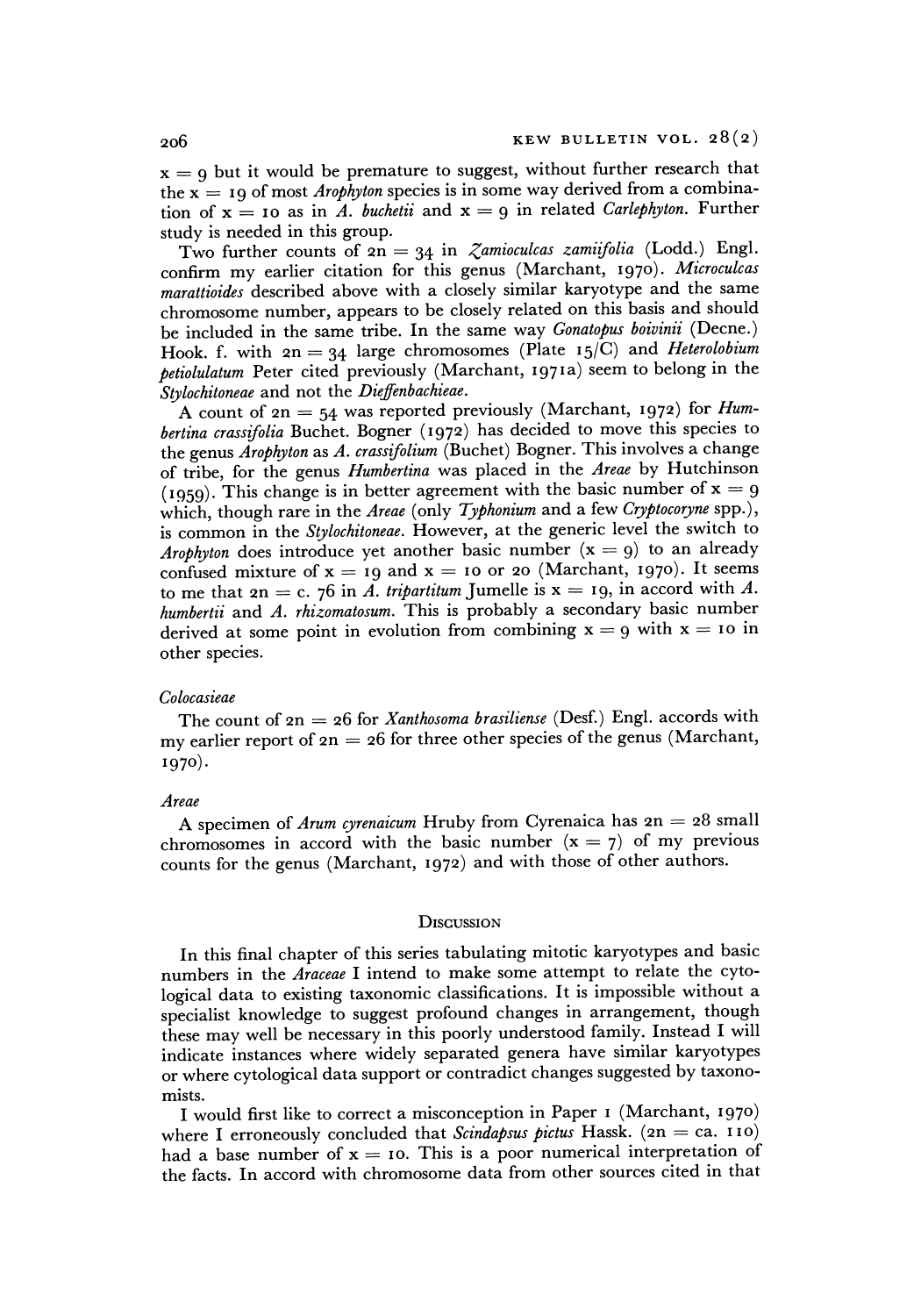**paper it now seems much more likely that the base number is**  $x = 7$  **and the** specimen of *S. pictus* with  $2n = ca$ . **110** would then be 16-ploid.

**In the Richardeae, the genera Nephthytis Schott and Anchomanes Schott, both with 2n = 40, have extremely similar chromosome size and karytotype agreeing with Hutchinson's classification. However, it seems much more logical to separate Homalomena, again with x = 1o but with small chromosomes, as Engler (1920) has done.** 

The genus *Protarum* Engl. in the *Areae*, with  $2n = 28$  seems to relate chromosomally to *Alocasia* Neck.  $(2n = 28)$  in the *Colocasieae*, as Bogner **(unpublished) suggests on morphological grounds.** 

**As has already been mentioned above, the genera Zamioculcas and Gonatopus are separated by Hutchinson in the Stylochitoneae and Dieffenbachieae respec**tively, while *Microculcas* was not placed by him in a tribe; yet each has  $x = 17$ **large chromosomes and closely similar karyotypes. So far, in Hutchinson's Dieffenbachieae, Dieffenbachia Schott is the only other genus recorded with**   $x = 17$  and is clearly not closely related morphologically to *Gonatopus*. It **therefore seems logical to remove Gonatopus from the Dieffenbachieae and put it with Microculcas and Zamioculcas. These three would fit best in Engler's subfamily Pothoideae, tribe Zamioculcaseae.** 

**From the chromosome data cited in this paper, and from the conclusions of Bogner (personal comm.) it appears that Zamioculcas, Gonatopus and Microculcas should be removed as a group from the Stylochitoneae as defined by Hutchinson ( 959), while Humbertina must be included in the genus Arophyton and in the tribe Arophyteae; the latter genus seems misplaced in the Stylochitoneae by Hutchinson. Several of the genera now included by him in the Stylochitoneae were not known at the time of Engler's publication (1920) and**  have since been assigned to the tribe *Arophyteae* Lemée (formerly *Synandrodieae* **Buchet). The Arophyteae would fit neatly next to the Stylochitoneae of Engler's subfamily Aroideae.** 

**It is clear that neither of the major classifications of the Araceae are adequate to circumscribe the family. Whereas Hutchinson's treatment of the family is too simple, with too many genera lumped into too few groups at the tribal level, Engler (1920) goes to the opposite extreme with a breakdown into many small and diversified units. However, Engler's system, using floral characters, vegetative morphology and anatomy as criteria, was much more broadly based than that of Hutchinson who relies solely on floral structure. This is borne out also by the comprehensive pollen morphological study of Thanikaimoni (1969) which also supports Engler's system.** 

**Amongst the chromosomal information accumulated in this investigation there is much diversity; yet extreme assymetry (telocentrics) is absent and strict metacentrics are rare. On the basis of the kind of karytotypes encountered in those genera contrasted by taxonomists as primitive or derived it is hard to formulate any obvious evolutionary trends. This inadequacy of chromosome information serves only to emphasize our present-day lack of knowledge of chromosomes as evolutionary indicators over a broad spectrum of genera, as for example in a family.** 

**Some insight can be gained from the consecutive organization of the basic numbers of the various genera, as indeed has already been done by Larsen (1969) using the data available at that time. Now that just over 50 per cent. of the genera of the Araceae have been studied cytologically I agree with**  Larsen (*l.c.*) that  $x = 7$  is the most common basic number. This is followed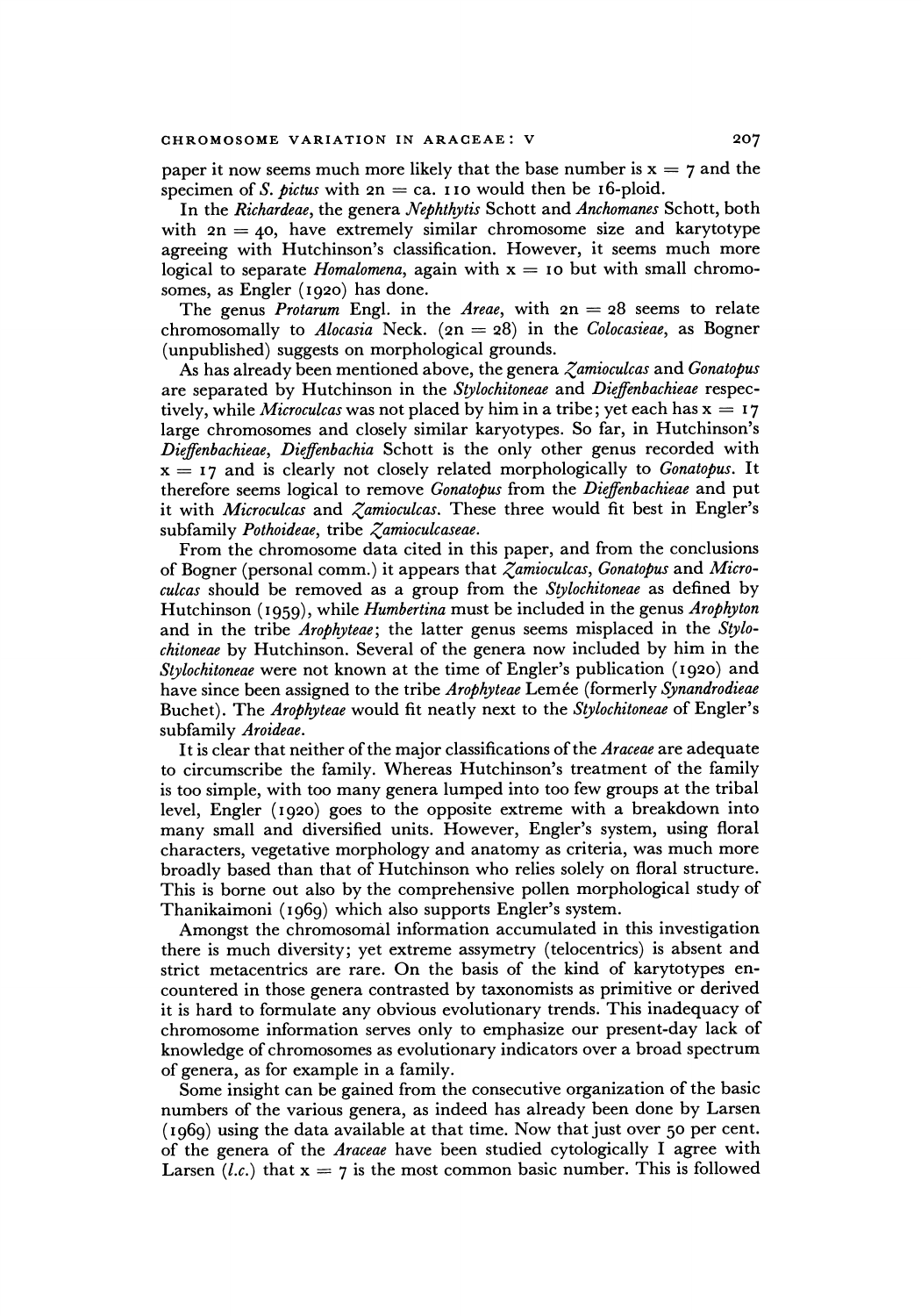

#### **Arophyton**

**FIG. 2. Possible basic number relationships and direction of their evolution in the Araceae. Dotted lines indicate very uncertain derivations.** 

in frequency by  $x = 13$ . My diagram in Figure 2 (above) reflects the con**siderations of Larsen for basic number evolution in Araceae, while at the same time I have incorporated several higher, secondary, basic numbers. The relationships suggested are only tentative and some alternatives are indicated by broken lines.** 

**Obviously my own survey of Araceous chromosomes, despite its range, is incomplete in terms of coverage of the whole family and in terms of representation within some individual groups. Nevertheless, it has helped to resolve differences in chromosome numbers published by previous authors and gives no support to the claims of widespread intraspecific and intraplant aneusomaty and aneuploidy by A. K. Sharma and his associates (Sharma & Das, 1954; Mookerjea, 1955; Sharma & Mukhopadhyay, 1965; Sharma & Bhattacharya, 1966). I believe this contribution of chromosome numbers to be important in fostering a deeper knowledge of the family through a cooperative multidisciplinary approach. It is intended to encourage a wider interest in, and investigation and interpretation of the phylogeny and evolution of the Araceae.** 

#### **ACKNOWLEDGEMENTS**

**The technical assistance of Miss C. A. Brighton and the photographic processing of the illustrations by Mr. T. Harwood is gratefully acknowledged.**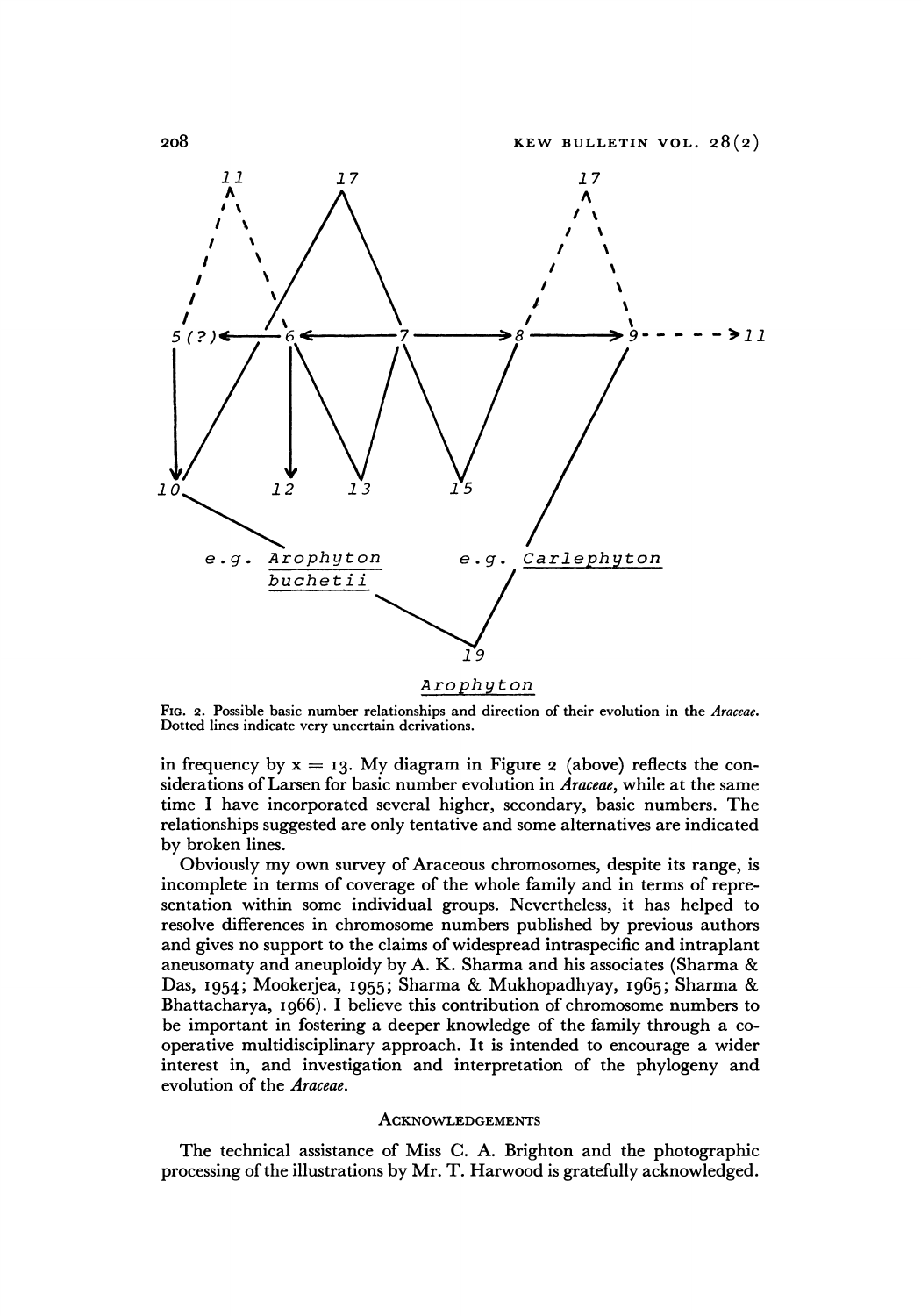**I would also like to thank Mr. J. Bogner for his continuing interest in this work and for supplying plant material, and Dr. L. Boulos for the material of Arum cyrenaicum Hruby.** 

#### **REFERENCES**

- **Bogner, J. (1972). Revision der Arophyteae (Araceae). Engl., Bot. Jahrb. 92: 1-63-**
- **Cave, M. S. (1967). In Documented chromosome numbers of plants. Madrano I9: 134-136.**
- **Darlington, C. D. & Wyllie, A. P. (1955). Chromosome atlas of flowering plants.**
- **Delay, C. (1950). Nombres chromosomiques chez les Phandrogames. Rev. Cytol. Biol. Veg. 12: 1-i60.**
- **(1951). Nombres chromosomiques chez les Phandrogames. Rev. Cytol. Biol. Veg. I2: 161-368.**
- **Dudley, M. G. (1937). Morphological and cytological studies in Calla palustris. Bot. Gaz. 98: 556-571.**
- **Engler, A. (1920). Das Pflanzenreich IV. 23A. Araceae, pars generalis & index familiae generalis.**
- **Gaiser, L. 0. (1927). Chromosome numbers and species characteristics in Anthurium. Trans. Roy. Soc., Canada, III, 21: 1-134.**
- **Hannah, A. (1951). Localization and function of heterochromatin in Drosophila melanogaster. Adv. in Genet. 4: 87-125.**
- Hutchinson, J. (1959). The families of flowering plants, ed. 2, 2. Mono**cotyledons.**
- **Ito, T. (1942). Chromosomen und Sexualitat der Araceae. I. Somatische Chromosomenzahlen einiger Arten. Cytologia 12: 313-325.**
- **Jones, G. E. (1957). Chromosome numbers and phylogenetic relationships in the Araceae. Diss. Abstr. 17: 2394-**
- **Kozlowski, J. (I960). Kariotypy tataraku (Acorus calamus L.) na terenie Polski. Biul. Inst. R6slin Leezniezych. 6: 65-70.**
- **Larsen, K. (1969). Cytology of vascular plants III. A study of Thai aroids. Dansk. Bot. Arkiv (Studies in the Flora of Thailand, 54) 27: 39-60.**
- Löve, A. & Löve, D. (1948). Chromosome numbers in northern plant species. **Reykjavik.**
- **& (1957). Biosystematique du genre Acorus. Ann. Assoc. Canad.- Fr. Avanc. Sci. 23: 1oo.**
- **& Kawano, S. (1961). A note on amphi-pacific Lysichitum. Journ. Jap. Bot. 36: 359-361.**
- Mangenot, S. & Mangenot, G. (1962). Enquête sur les nombres chromosomiques dans une collection d'espèces tropicales. Rev. Cytol. Biol. Vég. **25: 411-447.**
- **Marchant, C. J. (1970). Chromosome variation in Araceae: I. Pothoeae to Stylochitoneae. Kew Bull. 24: 315-322.**
- **(1971a). Chromosome variation in Araceae: II. Richardieae to Colocasieae. Kew Bull. 25: 47-56.**
- **(i97 Ib). Chromosome variation in Araceae: III. Philondendreae to Pythonicae. Kew Bull. 25: 323-329.**
- **(1972). Chromosome variation in the Araceae: IV. Areae. Kew Bull. 26: 395-404?**